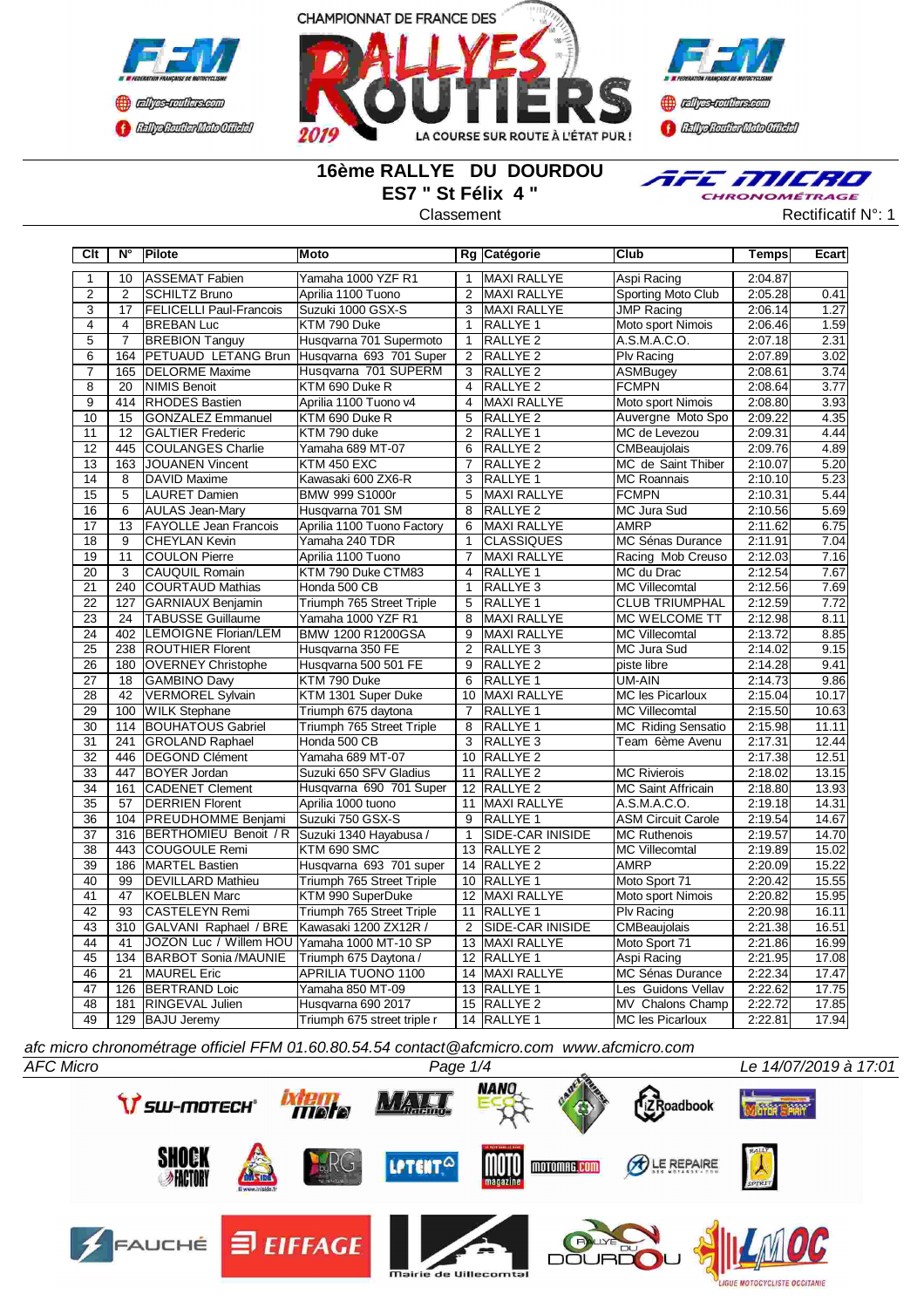



**Confidence CENTRAL MEDICATE** 

16ème RALLYE DU DOURDOU ES7 " St Félix 4 "



| Clt             | $N^{\circ}$     | <b>Pilote</b>               | Moto                        |                 | Rg Catégorie            | <b>Club</b>               | <b>Temps</b> | Ecart |
|-----------------|-----------------|-----------------------------|-----------------------------|-----------------|-------------------------|---------------------------|--------------|-------|
| 50              | 407             | <b>SAINJON David</b>        | KTM 1190 Adventure          |                 | 15 MAXI RALLYE          | CS-Val d'Isère            | 2:23.08      | 18.21 |
| 51              | 60              | CALBA Mathieu Gabriel A     | YAMAHA MT10                 |                 | 16 MAXI RALLYE          | Team Polygone             | 2:23.12      | 18.25 |
| 52              | 96              | <b>BUISSON Luc</b>          | Triumph 675 Street triple R | 15              | RALLYE <sub>1</sub>     | Moto Sport 71             | 2:23.37      | 18.50 |
| 53              | 97              | <b>BRUN Eudes</b>           | Triumph 675 Street Triple   | 16              | RALLYE <sub>1</sub>     | Moto Sport 71             | 2:23.40      | 18.53 |
| 54              | 43              | PICHAT Yoann                | KTM 1290 Super Duke R       | $\overline{17}$ | <b>MAXI RALLYE</b>      | Racing Auto Moto P        | 2:24.31      | 19.44 |
| 55              | 124             | <b>CHAPAS Tom</b>           | Yamaha 750 YZF R            | 17              | <b>RALLYE 1</b>         | MC Besançon-Gon           | 2:24.45      | 19.58 |
| 56              | 123             | <b>MOREAU Loane</b>         | Triumph 675 Street triple   | $\overline{18}$ | <b>RALLYE 1</b>         | A.S.M Armagnac Bi         | 2:24.60      | 19.73 |
| 57              | 290             | DAVAL Johan                 | Honda 600 CBR PC25          | $\overline{2}$  | <b>CLASSIQUES</b>       | MC du Drac                | 2:24.73      | 19.86 |
| $\overline{58}$ | 105             | SIMONNET Herve              | Yamaha 850 MT-09            | 19              | <b>RALLYE 1</b>         | <b>CORRC</b>              | 2:24.76      | 19.89 |
| 59              | $\overline{33}$ | <b>GRANDJEAN Jacques</b>    | Suzuki 1000 GSX-S FA        | $\overline{18}$ | <b>MAXI RALLYE</b>      | Ducati Club de Fran       | 2:24.79      | 19.92 |
| 60              | $\overline{94}$ | <b>LARUE Gilles</b>         | Yamaha 850 MT-09            | 20              | <b>RALLYE 1</b>         | Carole Moto Club          | 2:24.94      | 20.07 |
| 61              | 25              | <b>BORGEAT Gerard / REA</b> | BMW 1250 GS /               | 19              | <b>MAXI RALLYE</b>      | <b>OXYGENE PSA</b>        | 2:25.12      | 20.25 |
| 62              | 482             | <b>ROUSSEL Michel</b>       | Honda 750 africa twin       | 3               | <b>CLASSIQUES</b>       |                           | 2:25.30      | 20.43 |
| 63              | 429             | <b>CONSTANTIN Yves</b>      | Suzuki 650 SV               | 16              | RALLYE <sub>2</sub>     | UM-AIN                    | 2:25.38      | 20.51 |
| 64              | 185             | <b>ACHARD Norbert</b>       | Husgvarna 701 Supermoto     | 17              | <b>RALLYE 2</b>         | <b>AMRP</b>               | 2:25.57      | 20.70 |
| 65              | 441             | <b>MAZARS Anthony</b>       | Husgvarna 701 supermoto     | 18              | RALLYE <sub>2</sub>     | <b>MC Villecomtal</b>     | 2:25.58      | 20.71 |
| 66              | 125             | <b>PAULHAN Thomas</b>       | Yamaha 850 MT-09            | 21              | <b>RALLYE 1</b>         | <b>MC les Picarloux</b>   | 2:26.63      | 21.76 |
| 67              | 401             | <b>IRAILLES Marc</b>        | Aprilia 1000 tuono          | $\overline{20}$ | <b>MAXI RALLYE</b>      | Moto sport Nimois         | 2:26.90      | 22.03 |
| $\overline{68}$ | 48              | <b>JAILLIARD Patrick</b>    | <b>BMW 1000 XR</b>          | $\overline{21}$ | <b>MAXI RALLYE</b>      | <b>FCMPN</b>              | 2:26.92      | 22.05 |
| 69              | 313             | RIBES Kevin / RIBES Juli    | Suzuki 1300 Hayabusa /      | $\overline{3}$  | <b>SIDE-CAR INISIDE</b> | <b>CORRC</b>              | 2:27.41      | 22.54 |
| $\overline{70}$ | 119             | <b>NUPER Morten</b>         | Yamaha 847 MT-09 TRAC       | $\overline{22}$ | <b>RALLYE 1</b>         | Moto team 95              | 2:27.42      | 22.55 |
| $\overline{71}$ | 130             | <b>BAUMGARTNER Jerome</b>   | Yamaha 847 MT-09            |                 | 23 RALLYE 1             | <b>MC Passion Vitesse</b> | 2:27.68      | 22.81 |
| 72              | 303             | <b>CRESCENZO Sebastien</b>  | Honda 900 CBR RR Firebl     | $\overline{4}$  | <b>CLASSIQUES</b>       | Moto Sport 71             | 2:27.71      | 22.84 |
| 73              | 312             | CHANAL Gilles /CHANAL       | PANDA 1000 ORIGINAL /       | $\overline{4}$  | <b>SIDE-CAR INISIDE</b> | <b>MC</b> Annemasse       | 2:27.92      | 23.05 |
| $\overline{74}$ | 406             | <b>DEPUILLE Florian</b>     | Aprilia 1100 Tuono          | $\overline{22}$ | <b>MAXI RALLYE</b>      | <b>MC Villecomtal</b>     | 2:28.69      | 23.82 |
| 75              | 444             | <b>BOURGEOIS Patrick</b>    | Kawasaki 650 versys         | 19              | RALLYE <sub>2</sub>     |                           | 2:28.70      | 23.83 |
| 76              | 434             | PARTARRIEU Quentin          | Yamaha 850 MT-09            | $\overline{24}$ | <b>RALLYE 1</b>         | CMBeaujolais              | 2:29.00      | 24.13 |
| $\overline{77}$ | 92              | RADOJEWSKI Stephane         | KTM 790 duke                | 25              | <b>RALLYE 1</b>         | MC du Drac                | 2:29.05      | 24.18 |
| 78              | 131             | <b>MOURIER Anthony</b>      | Triumph 675 Street Triple   | 26              | <b>RALLYE 1</b>         | <b>MC les Picarloux</b>   | 2:29.54      | 24.67 |
| 79              | 113             | <b>GROSSE Johann</b>        | Yamaha 850 MT-09            | 27              | RALLYE 1                | Moto team 95              | 2:30.02      | 25.15 |
| 80              | 98              | <b>BONNAURE</b> Frederic    | Triumph 675 Street triple R | 28              | RALLYE 1                | <b>HORIZONS ENDU</b>      | 2:30.41      | 25.54 |
| 81              | 28              | PEYROT Cyril                | KTM 1290 Super duke r       | 23              | <b>MAXI RALLYE</b>      | <b>MC Boussaquin</b>      | 2:30.52      | 25.65 |
| 82              | 405             | <b>CHAUVEAU Pascal</b>      | Yamaha 1300 XJR             | 24              | MAXI RALLYE             | MC Villelaure 530         | 2:30.53      | 25.66 |
| 83              | 332             | BOUDIER Christophe / M      | VOXAN CHODA VX 1010         | 5               | <b>SIDE-CAR INISIDE</b> |                           | 2:30.77      | 25.90 |
| 84              | 450             | <b>GODART René</b>          | ROYAL ENFIELD 535           | 20              | RALLYE <sub>2</sub>     |                           | 2:31.26      | 26.39 |
| 85              | 333             | <b>AGIN Patrick/AMBLARD</b> | Héchard Bking 1340          | 6               | SIDE-CAR INISIDE        | A.S.M.A.C.O.              | 2:31.47      | 26.60 |
| 86              | 315             | LEPAGE Pauline / LEPA       | Yamaha 1000 YZF R1 /        | $\overline{7}$  | SIDE-CAR INISIDE        | MCC d'Avignon             | 2:31.54      | 26.67 |
| 87              | 289             | <b>GUEGUIN Stephane</b>     | Honda 900 CBR RR            | 5               | <b>CLASSIQUES</b>       | Moto sport Nimois         | 2:31.60      | 26.73 |
| 88              | 46              | DOSMAS Philippe /DOS        | BMW 1200 GSA /              | 25              | <b>MAXI RALLYE</b>      | La Main au Panier         | 2:31.73      | 26.86 |
| 89              | 292             | <b>FORTIN Eric</b>          | <b>BMW 1000 80GS</b>        | 6               | <b>CLASSIQUES</b>       | Moto Nature D'Olt         | 2:32.00      | 27.13 |
| 90              | 480             | <b>BAYOL Dominique</b>      | yamaha 850 tdm              | $\overline{7}$  | <b>CLASSIQUES</b>       |                           | 2:32.31      | 27.44 |
| 91              | 184             | <b>RECOUR Hugo</b>          | KTM 690 SMT                 | 21              | RALLYE <sub>2</sub>     | Ott Racing Team           | 2:32.59      | 27.72 |
| 92              | 296             | <b>PIGEAT Richard</b>       | Ducati 900 Super sport      | 8               | <b>CLASSIQUES</b>       | Racing Mob Creuso         | 2:32.67      | 27.80 |
| 93              | 314             | ALEXIS Brice /MOLTENI       | SUZUKI HAYABUSA 1300        | 8               | <b>SIDE-CAR INISIDE</b> | MC Jura Sud               | 2:32.93      | 28.06 |
| 94              | 460             | <b>AUBEY Maxime</b>         | Honda 500 CB pc 32          | $\overline{4}$  | RALLYE <sub>3</sub>     | A.S.M.A.C.O.              | 2:33.47      | 28.60 |
| 95              | 261             | COUDURIER Thierry           | Yamaha 350 RDLC             | $\mathbf{1}$    | <b>ANCIENNES</b>        | <b>MC Arbusigny</b>       | 2:33.56      | 28.69 |
| 96              | 431             | <b>MERCIER Jean Camille</b> | <b>BMW 800 S</b>            | 29              | RALLYE 1                | Moto sport Nimois         | 2:34.16      | 29.29 |
| 97              | 128             | <b>SARIS Anthony</b>        | Yamaha 850 MT-09 ABS        | 30              | RALLYE <sub>1</sub>     | A.S.M Armagnac Bi         | 2:34.27      | 29.40 |
| 98              | 109             | <b>FRANCOIS Nicolas</b>     | Honda 600 CBF N             | 31              | RALLYE <sub>1</sub>     | Grezac Moto Club          | 2:34.29      | 29.42 |

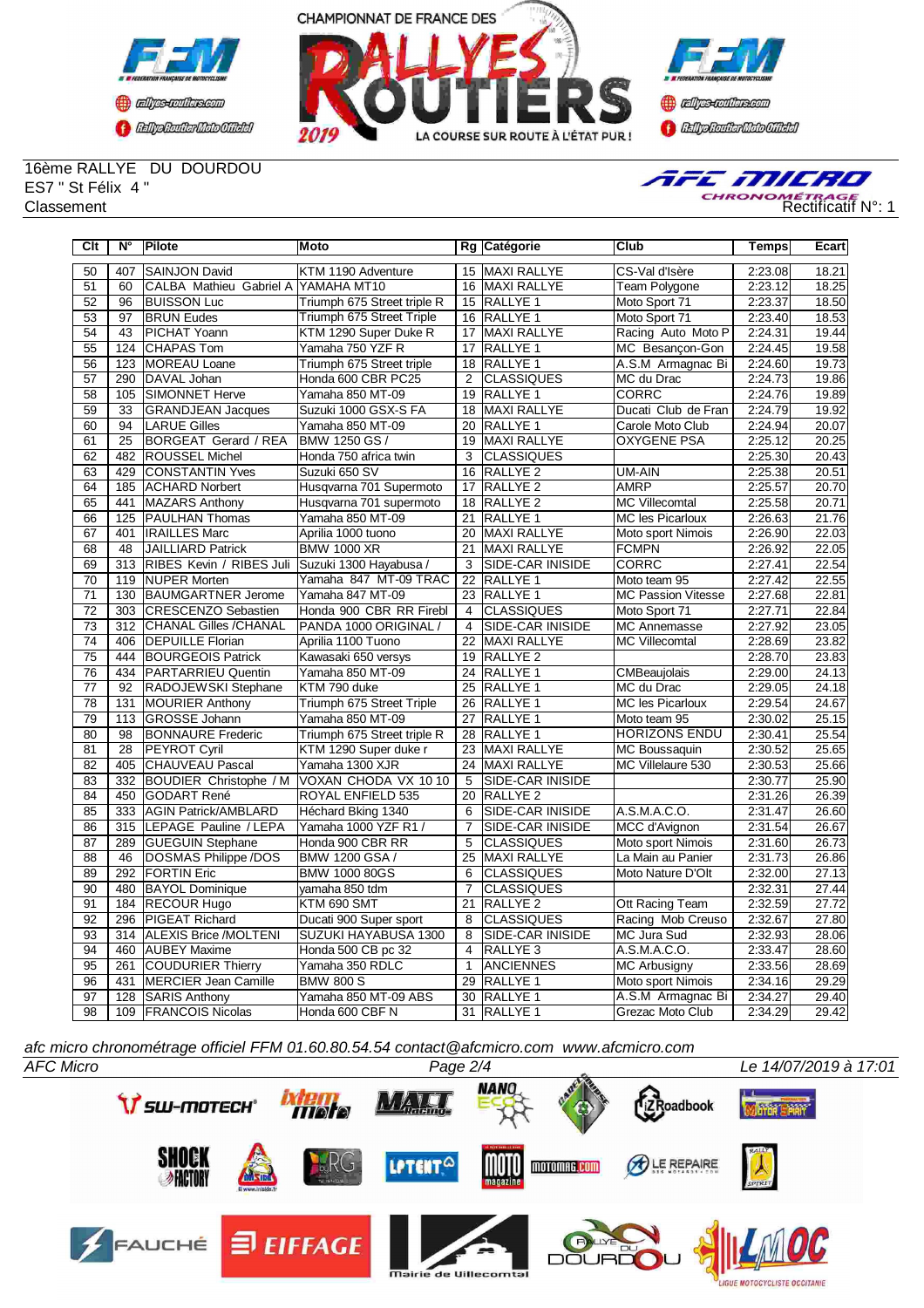





16ème RALLYE DU DOURDOU ES7 " St Félix 4 "



| Clt              | $N^{\circ}$      | <b>Pilote</b>                | Moto                      |                 | Rg Catégorie            | Club                      | <b>Temps</b> | Ecart              |
|------------------|------------------|------------------------------|---------------------------|-----------------|-------------------------|---------------------------|--------------|--------------------|
| 99               | 403              | MONTAY Julien                | Yamaha 1000 Fz1           | 26              | <b>MAXI RALLYE</b>      |                           | 2:35.46      | 30.59              |
| 100              | 235              | JARNAC Thomas                | KTM 390 duke              | 5               | <b>RALLYE3</b>          | Ducati Club de Fran       | 2:35.79      | 30.92              |
| 101              | 233              | COLLIOT Philippe             | Honda 500 CB              | 6               | RALLYE <sub>3</sub>     | <b>Association Avenir</b> | 2:36.33      | 31.46              |
| 102              | 433              | LE GUELLEC Yves              | KTM 790 Duke              | 32              | <b>RALLYE 1</b>         |                           | 2:36.61      | 31.74              |
| 103              | 411              | <b>OLTZ Nicolas</b>          | KTM 990 SMR               | 27              | <b>MAXI RALLYE</b>      |                           | 2:36.69      | 31.82              |
| 104              | 168              | <b>STEPHAN Pierre</b>        | KTM 690 Duke R            | 22              | RALLYE <sub>2</sub>     | MC FLEUR DE LYS           | 2:36.88      | 32.01              |
| 105              | 400              | <b>FAYOL Eric</b>            | KTM 900 990 SMT           | 28              | <b>MAXI RALLYE</b>      |                           | 2:37.32      | 32.45              |
| 106              | 44               | <b>BASELLO Florent</b>       | Honda 1000 Africa twin    | 29              | <b>MAXI RALLYE</b>      | <b>CORRC</b>              | 2:37.35      | 32.48              |
| 107              | 58               | <b>BOURGEOIS Frederic</b>    | KTM 1290 super duke r     | 30              | <b>MAXI RALLYE</b>      | Carole Moto Club          | 2:38.48      | 33.61              |
| 108              | 178              | <b>MUSTER Thibaut</b>        | Suzuki 650 SV 650 N       | $\overline{23}$ | <b>RALLYE 2</b>         | Club Trail 70             | 2:38.59      | 33.72              |
| 109              | $\overline{318}$ | COUDERC Gilles / THIBA       | Yamaha 1200 Fj /          | 9               | SIDE-CAR INISIDE        | <b>MC Villecomtal</b>     | 2:39.31      | 34.44              |
| 110              | 116              | <b>DEWAS Albert</b>          | Honda 800 VFR F           | 33              | <b>RALLYE 1</b>         | <b>MC Villecomtal</b>     | 2:39.96      | 35.09              |
| 111              | 91               | <b>GRATIOT Caroline</b>      | Honda 600 Hornet CBF      |                 | 34 <b>RALLYE</b> 1      | MC de Saint Thiber        | 2:40.16      | 35.29              |
| 112              | 55               | <b>LAMOUR Marc</b>           | Honda 1100 CBR XX         | 31              | <b>MAXI RALLYE</b>      | MC du Val de Seine        | 2:40.24      | 35.37              |
| 113              | 448              | <b>GROUSSAC</b> Jean Christo | KTM 690 SMR               | $\overline{24}$ | <b>RALLYE 2</b>         | <b>MC Ruthenois</b>       | 2:40.49      | 35.62              |
| 114              | 291              | <b>THEILLAC Thierry</b>      | Ducati 900 SS             | 9               | <b>CLASSIQUES</b>       | MC-Angoumoisin            | 2:41.22      | 36.35              |
| 115              | 167              | MOLINET Denis                | Kawasaki 650 Versys       | 25              | RALLYE <sub>2</sub>     | <b>MC Dauphinois</b>      | 2:41.64      | 36.77              |
| 116              | 413              | <b>FERRAND Erwan</b>         | KTM 1290 Super Duke R     | 32              | <b>MAXI RALLYE</b>      | <b>MC Villecomtal</b>     | 2:41.93      | 37.06              |
| 117              | 173              | <b>MESSEGHEM Christian</b>   | Kawasaki 650 Versys       | 26              | <b>RALLYE 2</b>         | MC Des Comminge           | 2:41.96      | 37.09              |
| 118              | 321              | <b>BLEUSEZ David / BULOT</b> | Aprilia 1100 Choda /      | 10              | SIDE-CAR INISIDE        | Racing Mob Creuso         | 2:42.05      | 37.18              |
| 119              | 246              | <b>DION Fabrice</b>          | KTM 390 Duke              | $\overline{7}$  | RALLYE <sub>3</sub>     | MC FLEUR DE LYS           | 2:42.55      | 37.68              |
| 120              | 236              | CRESCENCIO Pedro             | Kawasaki 400 Ninja        | 8               | RALLYE <sub>3</sub>     | A.S.M.A.C.O.              | 2:42.60      | 37.73              |
| 121              | 437              | <b>CALMELS Nicolas</b>       | Ducati 821 Hypermotard    | 35              | RALLYE 1                |                           | 2:42.74      | 37.87              |
| 122              | 23               | <b>BOURGEOIS Antoine</b>     | Yamaha 1000 MT-10         | 33              | MAXI RALLYE             | <b>MC Saint Thibery</b>   | 2:43.85      | 38.98              |
| 123              | 449              | <b>GENTIT Pierre</b>         | Yamaha 660 XTX            | 27              | <b>RALLYE 2</b>         |                           | 2:44.53      | 39.66              |
| 124              | 30               | MOTTAZ Remi                  | Honda 1300 CB S           |                 | 34 MAXI RALLYE          | M.G.B. Moto Club          | 2:44.75      | 39.88              |
| 125              | 274              | LACOSTE Christian            | <b>BMW R100</b>           | 2               | <b>ANCIENNES</b>        | UM-AIN                    | 2:45.29      | 40.42              |
| 126              | 409              | UFFERTE David                | KTM 990 SMT               | 35              | <b>MAXI RALLYE</b>      | Moto sport Nimois         | 2:46.78      | 41.91              |
| 127              | 31               | <b>POTIER Guillaume</b>      | Ducati 1260 MULTISTRAD    | 36              | <b>MAXI RALLYE</b>      | Moto sport Nimois         | 2.47.16      | 42.29              |
| 128              | 415              | NOWITZKI Sébastien           | HONDA CB 1000 R           | 37              | <b>MAXI RALLYE</b>      | <b>XTREMONAS</b>          | 2:47.34      | 42.47              |
| $\overline{129}$ | 481              | <b>DEPUILLE Sebastien</b>    | Kawasaki 750 stinger      | 10              | <b>CLASSIQUES</b>       |                           | 2:47.61      | 42.74              |
| 130              | 408              | <b>TOURRETTE Olivier</b>     | Triumph 1050              | 38              | <b>MAXI RALLYE</b>      | Association I-Ronde       | 2:47.85      | 42.98              |
| 131              | 305              | <b>IGENTIT Luc</b>           | Honda 600 XLM             | 11              | <b>CLASSIQUES</b>       | <b>AMDoubs</b>            | 2:50.67      | 45.80              |
| 132              | 160              | <b>BOUSSELIN Philippe</b>    | KTM 690 Duke R            | 28              | <b>RALLYE 2</b>         | MC Viree En Livrad        | 2:51.15      | 46.28              |
| 133              | 428              | <b>CORDIER-RAUCCI Trista</b> | Honda 800 VFR 800 FI      | 36              | <b>RALLYE 1</b>         |                           | 2:52.18      | 47.31              |
| 134              | 490              | <b>DUPUY Denis/LAGUILLO</b>  | Suzuki 1100 GS-G /        | 11              | SIDE-CAR INISIDE        |                           | 2:53.09      | 48.22              |
| 135              | 425              | <b>LAFON Maxime</b>          | Suzuki 650 GSXF           | 37              | <b>RALLYE 1</b>         | <b>MC Villecomtal</b>     | 2:55.65      | 50.78              |
| 136              | 311              | <b>GUILHOT Frederic /FAN</b> | Triumph 955 sprint ST /   | 12              | <b>SIDE-CAR INISIDE</b> | Les Guidons Vellav        | 2:55.81      | 50.94              |
| 137              | 267              | <b>MARTIN Eric</b>           | Suzuki 750 GS             | 3               | <b>ANCIENNES</b>        | <b>MC Villecomtal</b>     | 2:56.13      | 51.26              |
| 138              | 288              | <b>LACHAIZE Philippe</b>     | YAMAHA 600 XT             | 12              | <b>CLASSIQUES</b>       | <b>MC DES 2 RIVES</b>     | 2:57.16      | 52.29              |
| 139              | 410              | <b>TORIBIO Jean-Louis</b>    | <b>BMW 1200 ST</b>        | 39              | <b>MAXI RALLYE</b>      | <b>MC Villecomtal</b>     | 2:57.17      | 52.30              |
| 140              | 265              | <b>FOUGERAS Gabriel</b>      | <b>BMW 650 R65</b>        | $\overline{4}$  | <b>ANCIENNES</b>        | MC de Cagnes              | 2:58.07      | 53.20              |
| 141              | 427              | <b>FOUILLAND BRUNO</b>       | Ducati 800 S2R            | 38              | <b>RALLYE 1</b>         |                           | 2:58.35      | 53.48              |
| 142              | 432              | <b>PERROT</b> Sabine         | Triumph 675 street triple | 39              | <b>RALLYE 1</b>         | Moto sport Nimois         | 2:58.92      | 54.05              |
| 143              | 234              | ZABRONIECKA Sylvie           | KTM 390 duke              | $\overline{9}$  | <b>IRALLYE 3</b>        | <b>Association Avenir</b> | 2:58.94      | 54.07              |
| 144              | 170              | GILLI Aurelien / FACHAU      | Yamaha 700 MT-07 /        | 29              | <b>RALLYE 2</b>         | Pit Lane Endurance        | 2:59.70      | 54.83              |
| 145              | 268              | <b>RENAULT Laurent</b>       | Honda CX 500              | 5               | <b>ANCIENNES</b>        | AS Roto Sport             | 2:59.99      | $\overline{55.12}$ |
| 146              | 435              | UNAL Thierry                 | KTM 950 SMR               | 40              | RALLYE 1                |                           | 3:00.35      | 55.48              |
| 147              |                  | 430 SANDOZ Jacques           | Triumph 800 Tiger 800 XC  | 41              | RALLYE <sub>1</sub>     | <b>MC Villecomtal</b>     | 3:00.43      | 55.56              |